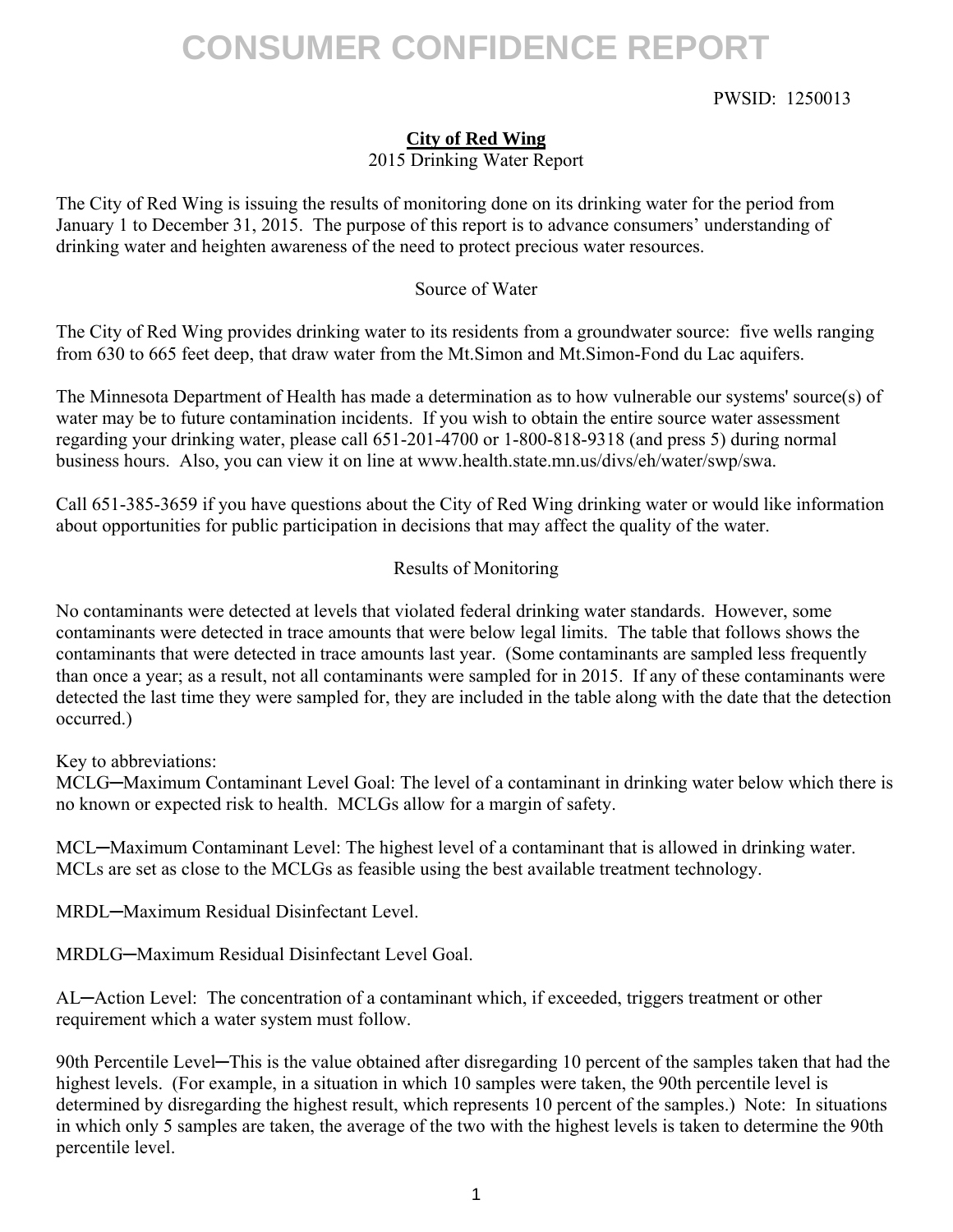# **CONSUMER CONFIDENCE REPORT**

### PWSID: 1250013

pCi/l─PicoCuries per liter (a measure of radioactivity).

ppm─Parts per million, which can also be expressed as milligrams per liter (mg/l).

ppb─Parts per billion, which can also be expressed as micrograms per liter (μg/l).

N/A-Not Applicable (does not apply).

|                                                 |                |                | Level Found |          |                                                                                                                                                                                                                   |
|-------------------------------------------------|----------------|----------------|-------------|----------|-------------------------------------------------------------------------------------------------------------------------------------------------------------------------------------------------------------------|
| Contaminant                                     | <b>MCLG</b>    | <b>MCL</b>     | Range       | Average  | <b>Typical Source of Contaminant</b>                                                                                                                                                                              |
| (units)                                         |                |                | (2015)      | /Result* |                                                                                                                                                                                                                   |
| Alpha Emitters<br>(pCi/l)                       | $\theta$       | 15.4           | $5 - 8.1$   | 8.1      | Erosion of natural deposits.                                                                                                                                                                                      |
| Combined                                        | $\theta$       | 5.4            | $2.5 - 3.4$ | 3.4      | Erosion of natural deposits.                                                                                                                                                                                      |
| Radium (pCi/l)                                  |                |                |             |          |                                                                                                                                                                                                                   |
| Fluoride (ppm)                                  | $\overline{4}$ | $\overline{4}$ | $.63 - 1.2$ | 1.15     | State of Minnesota requires all municipal<br>water systems to add fluoride to the drinking<br>water to promote strong teeth; Erosion of<br>natural deposits; Discharge from fertilizer and<br>aluminum factories. |
| Nitrate (as<br>Nitrogen) (ppm)                  | 10.4           | 10.4           | $.11 - .98$ | .98      | Runoff from fertilizer use; Leaching from<br>septic tanks, sewage; Erosion of natural<br>deposits.                                                                                                                |
| <b>TTHM</b> (Total<br>trihalomethanes)<br>(ppb) | $\theta$       | 80             | $.6 - 1.3$  | 1.3      | By-product of drinking water disinfection.                                                                                                                                                                        |

\*This is the value used to determine compliance with federal standards. It sometimes is the highest value detected and sometimes is an average of all the detected values. If it is an average, it may contain sampling results from the previous year.

| Contamınant<br>(units) | <b>MRDLG</b> | <b>MRDL</b> | ****      | ***** | <b>Typical Source of Contaminant</b>     |
|------------------------|--------------|-------------|-----------|-------|------------------------------------------|
| Chlorine<br>(ppm)      |              |             | $7 - 1.1$ |       | Water additive used to control microbes. |

\*\*\*\*Highest and Lowest Monthly Average.

\*\*\*\*\*Highest Quarterly Average.

| Contaminant<br>(units)       | <b>MCLG</b> | AL | 90%<br>Level | $#$ sites<br>over AL | <b>Typical Source of Contaminant</b>                                     |
|------------------------------|-------------|----|--------------|----------------------|--------------------------------------------------------------------------|
| Copper (ppm)<br>(06/25/2013) | 1.3         |    | .09          | $0$ out of<br>30     | Corrosion of household plumbing systems;<br>Erosion of natural deposits. |
| Lead (ppb)<br>(06/25/2013)   |             | 15 | 2.7          | $0$ out of<br>30     | Corrosion of household plumbing systems;<br>Erosion of natural deposits. |

If present, elevated levels of lead can cause serious health problems, especially for pregnant women and young children. Lead in drinking water is primarily from materials and components associated with service lines and